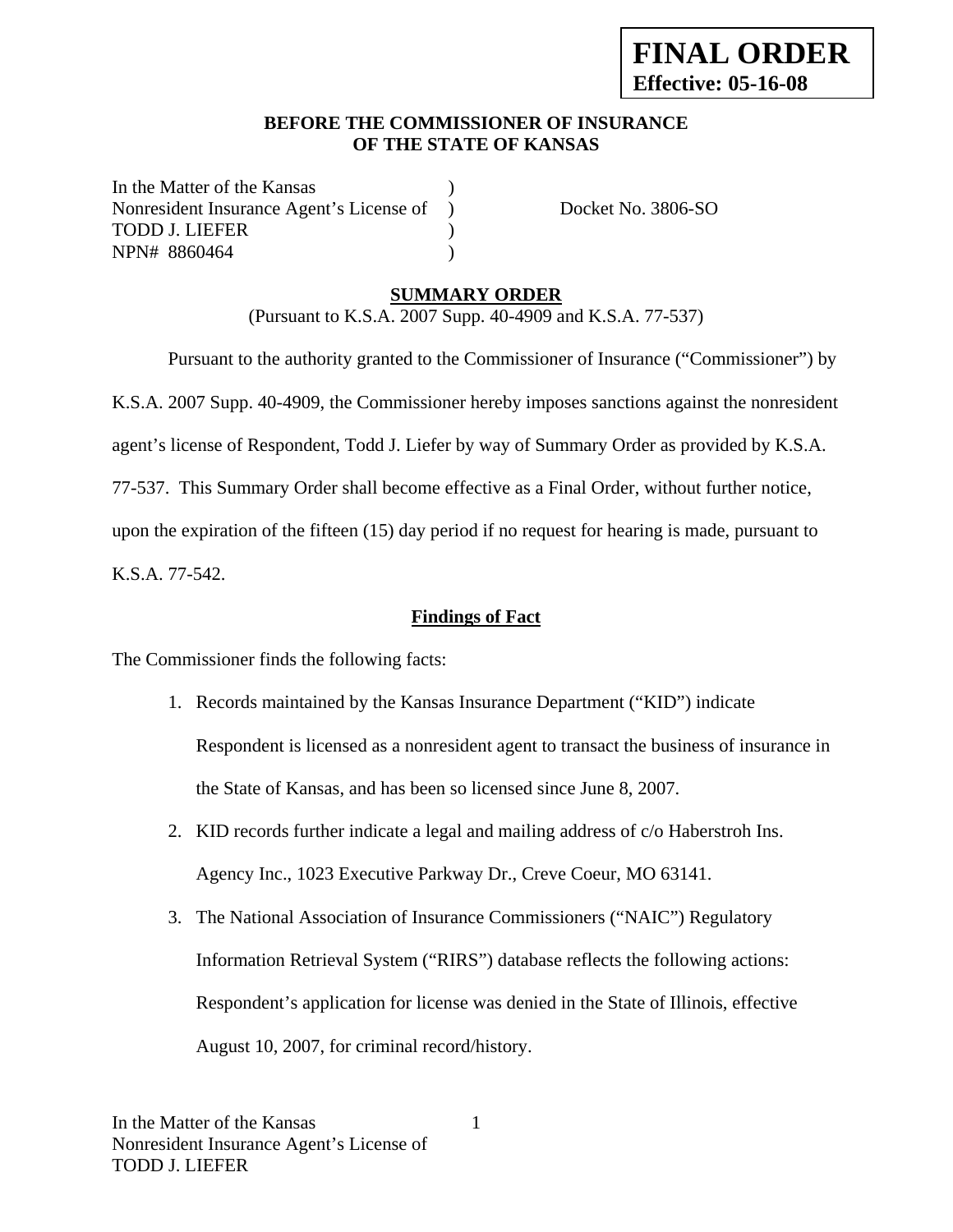- 4. Respondent has failed to notify KID of the action taken by the State of Illinois within 30 days.
- 5. On March 21, 2008 a letter was sent to Respondent from the legal division requesting information regarding the action taken by the State of Illinois
- 6. Respondent provided that information on March 29, 2008.

# **Applicable Law**

- 7. K.S.A. 2007 Supp. 40-4909 states, in pertinent part:
	- (a) The commissioner may deny, suspend, revoke, or refuse renewal of any license issued under this act if the commissioner finds that the applicant or license holder has:
		- (2) Violated
			- (A) any provision of chapter 40 of the Kansas Statues Annotated, and amendments thereto, or any rule and regulation promulgated thereunder;
			- (C) any insurance law or regulation of another state;
	- (b) In addition, the commissioner may suspend, revoke or refuse renewal of any license issued under this act if the commissioner finds that the interests of the insurer or the insurable interests of the public are not properly served under such license.
	- (h) in lieu of taking any action under subsection (a), the commissioner may:

(2) issue an order imposing an administrative penalty up to a maxium of \$500 for each violation . . . unless such person knew or should have known that the violative act could give rise to disciplinary action under subsection (a). If such person knew or reasonably should have known the violative act could give rise to any disciplinary proceeding . . . the commissioner may impose a penalty up to a maximum of \$1000 for each violation . . . .

8. KA.R. 40-7-9 states, in pertinent part: Each person licensed in this state as an insurance agent shall report the following to the commissioner of insurance within 30 days of occurrence: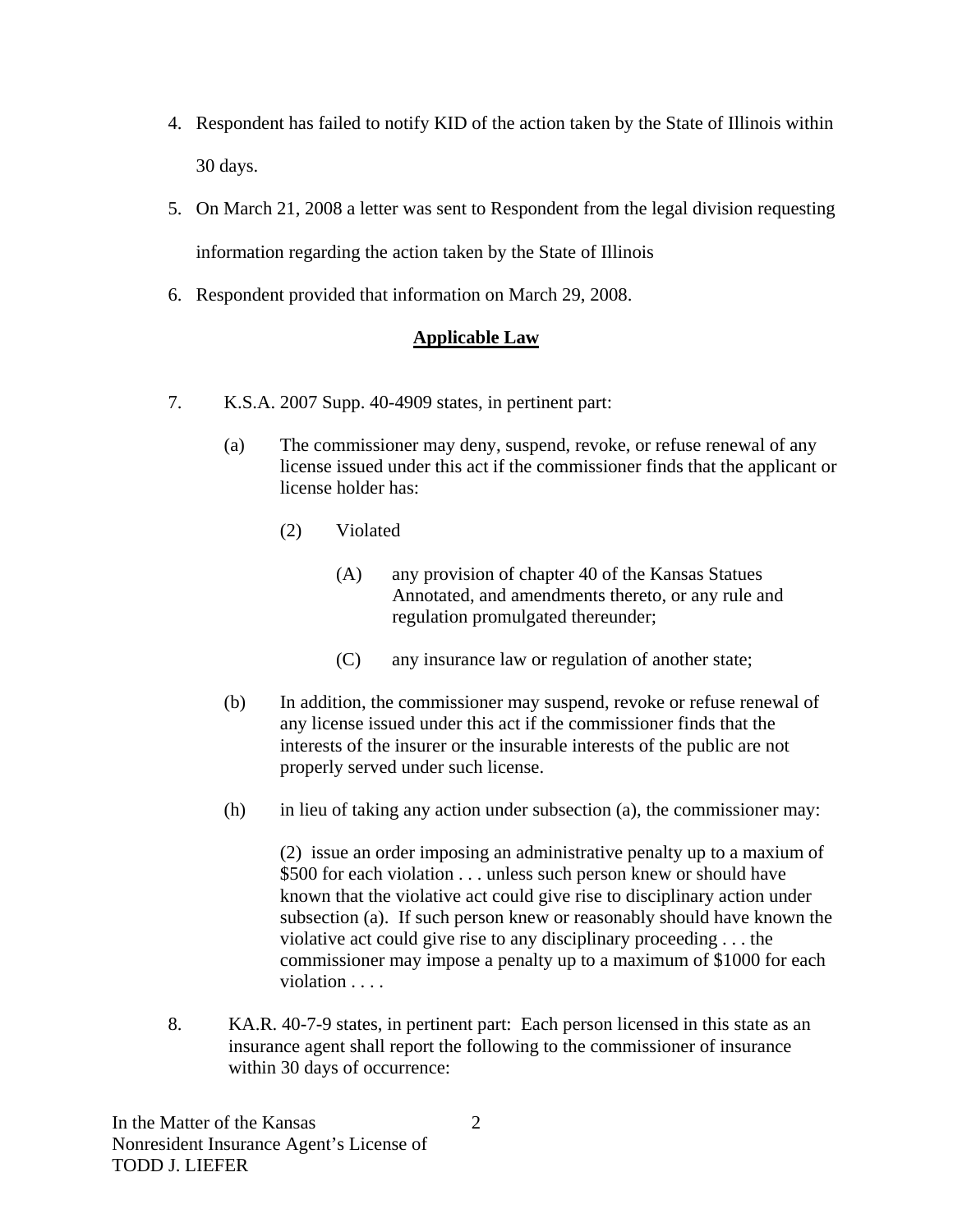(a) Each disciplinary action on the agent's license or licenses by the insurance regulatory agency of any other state or territory of the United States.

### **Conclusions of Law**

- 9. The Commissioner has jurisdiction over Respondent as well as the subject matter of this proceeding, and such proceeding is held in the public interest.
- 10. The Commissioner finds that Mr. Liefer's Kansas license may be revoked because Mr. Liefer violated an insurance law or regulation in another state pursuant to K.S.A. 2007 Supp. 40-4909(a)(2)(C).
- 11. The Commissioner finds that Mr. Liefer violated K.S.A. 2007 Supp. 40-  $4909(a)(2)(A)$  and K.A.R.  $40-7-9$  by failing to notify the Kansas Insurance Department of his disciplinary action taken by the State of Illinois Department of Insurance on August 10, 2007 within thirty (30) days.
- 12. The Commissioner, therefore, concludes that good cause exists pursuant to K.S.A. 2007 Supp. 40-4909(a) and (h) to revoke or suspend Respondent's Kansas nonresident insurance agent's license or impose administrative penalties in lieu of revocation.
- 13. The Commissioner concludes that Respondent's insurance agent's license may be revoked for the protection of the insurable interests of the public pursuant to K.S.A. 2007 Supp. 40-4909(b).
- 14. Based on the facts and circumstances set forth herein, it appears that the use of summary proceedings in this matter is appropriate, in accordance with the provisions set forth in K.S.A. 77-537(a), in that the use of summary proceedings does not violate any provision of the law and the protection of the public interest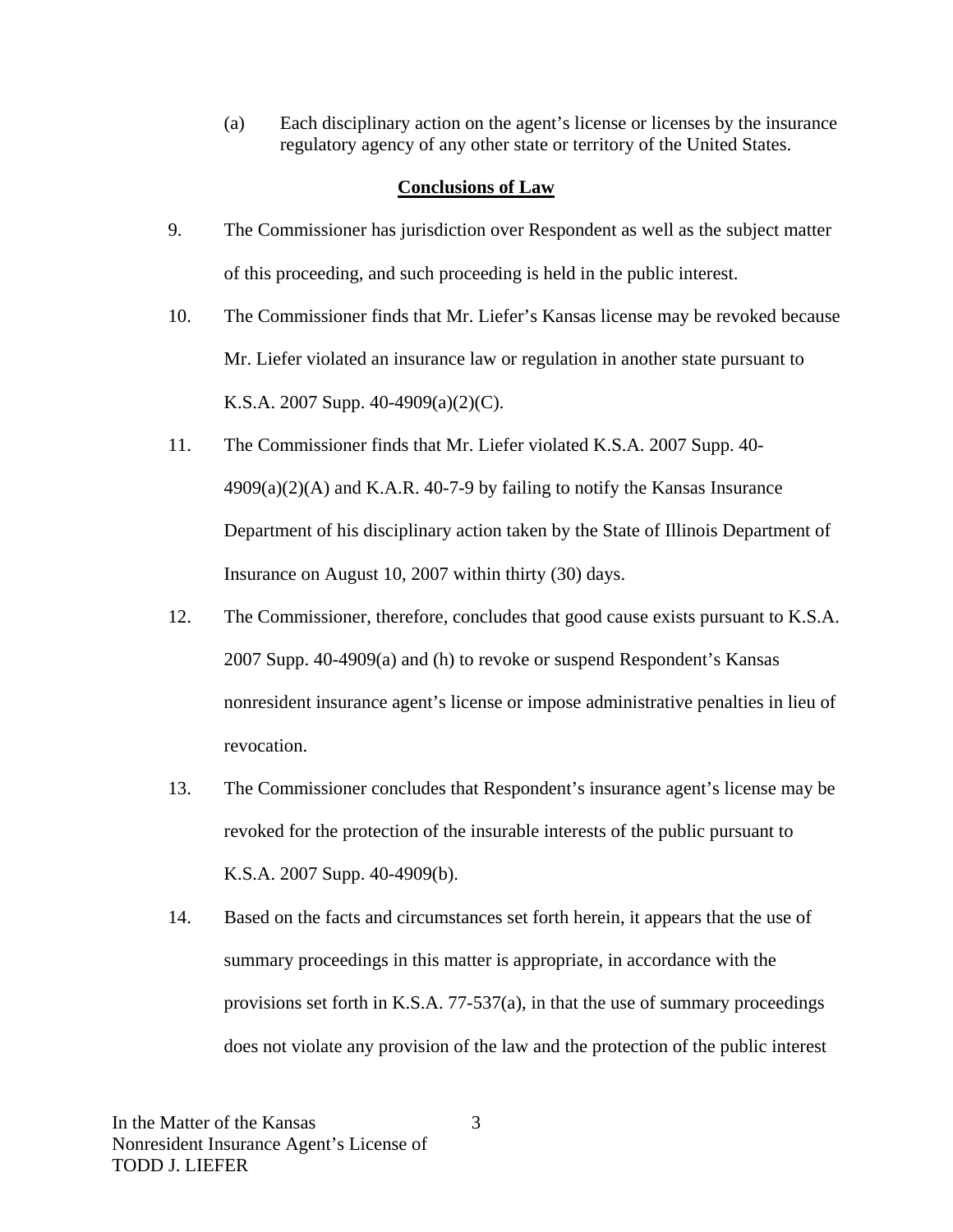does not require KID to give notice and opportunity to participate to persons other than Todd J. Liefer.

### **IT IS THEREFORE ORDERED BY THE COMMISSIONER OF INSURANCE THAT:**

Respondent, Todd J. Liefer shall pay an administrative penalty of \$250.00 for failure to notify KID of another state agency's action and the Kansas nonresident insurance agent's license of Todd J. Liefer is hereby **SUSPENDED on the effective date of this order until such time as the penalty is paid in full.** 

#### **NOTICE AND OPPORTUNITY FOR HEARING**

Todd J. Liefer, within fifteen (15) days of service of this Summary Order, may file with the Kansas Insurance Department a written request for hearing on this Summary Order, as provided by K.S.A. 77-542. In the event a hearing is requested, such request should be directed to:

> John W. Campbell, General Counsel Kansas Insurance Department 420 S.W.  $9<sup>th</sup>$  Street Topeka, Kansas 66612

Any costs incurred as a result of conducting any administrative hearing shall be assessed against the agent/agency who is the subject of the hearing as provided by K.S.A. 40-4909(f). Costs shall include witness fees, mileage allowances, any costs associated with reproduction of documents which become part of the hearing record, and the expense of making a record of the hearing.

If a hearing is not requested, this Summary Order shall become effective as a Final Order, without further notice, upon the expiration of the fifteen (15) day period for requesting a hearing. The Final Order will constitute final agency action in the matter.